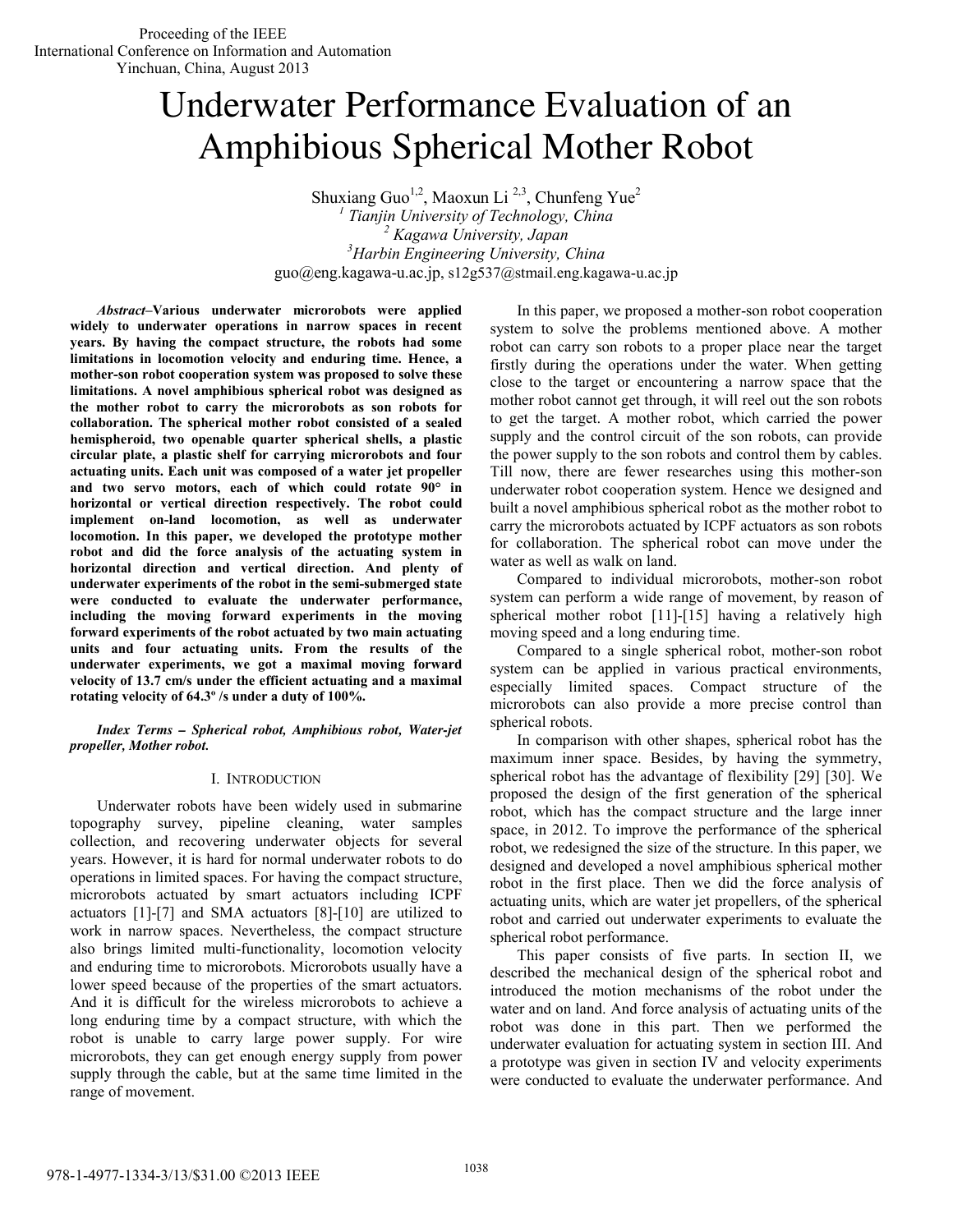we discussed the results of the experiments. Finally, we drew the conclusions in section V.

# II. MECHANICAL DESIGN

 The mother-son robot system is a cooperation system, which composes of an amphibious spherical robot and several microrobots. During the underwater operation, mother robot moves to the target. When getting close to a narrow space, it keeps still for letting son robots out of it. After that, son robots will get into the narrow space like the pipeline and work in it by themselves. After the work finished, son robots will be taken back to the mother robot. In order to adapt to different environments, the mother robot is designed to be an amphibious spherical robot which can change the movement between water-jet mode and quadruped walking mode.

#### *A. Proposed Spherical Robot Structure*

 The proposed spherical mother robot is composed of a sealed transparent hemispheroid, two openable transparent quarter spherical shells, a plastic circular plate, a plastic shelf and four actuating units. The control circuits and batteries and sensors are put in the sealed hemispheroid. Two quarter spherical shells are controlled by two servo motors to implement two spherical shells on and off simultaneously. The plastic plate is set for carrying the microrobots. Each actuating unit consists of a water jet propeller and two servo motors. Using these two servo motors that are mutually perpendicular in one actuating unit, each actuating unit can realize two degrees of freedom movement. As Fig. 1 shows, the diameter of the upper hemisphere is 234mm and the diameter of the lower hemisphere is 250mm.



Fig. 1 Spherical mother robot structure

#### *B. Actuating System Mechanisms*

 The actuating system consists of four main actuating units. Each unit includes a water jet propeller, two servo motors and a stainless steel stand. As the mechanisms of the actuating system, the spherical mother robot can move both on land and under the water. The motor connected to the upper hemisphere is controlled to move in horizontal direction. While another motor fixed on the water jet propeller is controlled to move in vertical direction.

 For the on-land walking movements, actuating units are considered as legs, each of which has two degrees of freedom. Three kinds of walking gaits have been adopted in the past research. The robot can realize the moving forward/backward and rotating motions on land like a quadruped robot in these three gaits. However, water jet propellers are used to be the actuators of the robot under the water. By controlling the rotating angles of the servo motors, spray angle of each water jet propeller can be changed to realize the moving forward/backward, rotating, floating and sinking motions. With this modularized design, a flexible amphibious actuating system in a compact size was realized.

 Two servo motors, which are set on the surface of the plastic circular plate outside the upper hemisphere, are used to control the spherical shells on/off on land or under the water.

 The force analysis was done to keep the durability of the chosen servo motors on the actuating units. Fig. 2 shows the force analysis on one actuating unit of the robot in horizontal motion, floating motion and sinking motion under the water. With changing the rotation angle of the vertical motor, thrust in all directions can be generated to realize the horizontal and vertical motions. By calculating the equation (1) and equation (2), actual torque of the motor can be gotten. Considering that the maximal torque forced on each servo motor cannot exceed its rated torque, we chose the appropriate servo motors.



Fig. 2 Force analysis on one actuating unit in horizontal motion (a), floating motion (b) and sinking motion (c). Blue arrows indicate the water jet direction

$$
\overrightarrow{M_1} = \overrightarrow{F_{w1}} \cdot s = \overrightarrow{F_{w2}} \cdot s = \overrightarrow{M_2}
$$
 (1)

$$
\overrightarrow{M_3} = \overrightarrow{F_{w3}} \cdot s \tag{2}
$$

Where:  $F_{w1}$ ,  $F_{w2}$  and  $F_{w3}$  are the thrust generated by water jet propeller,  $M_1$ ,  $M_2$  and  $M_3$  are the torque forced on the server motor, s is the moment arm of vertical motor.

 For achieving the dynamic model of water jet propeller, we built a fluid model of water jet propeller [12], as shown in Fig. 3. The shaft of the motor, on which four blades are fixed, is perpendicular to the nozzle. Because of the small diameter of the nozzle, the velocity difference in the nozzle can be ignored. So, we consider the axis flow velocity  $V_a$  as a linear combine of incoming flow velocity  $V_i$  and the central flow velocity  $V_c$ . The axis flow velocity can be calculated by equation (3). In Fig, 3,  $\Omega$  is the rotation velocity of motor shaft,  $V_i$  is the incoming velocity of flow,  $V_0$  is the outlet velocity of flow and  $D$  is the diameter of the nozzle.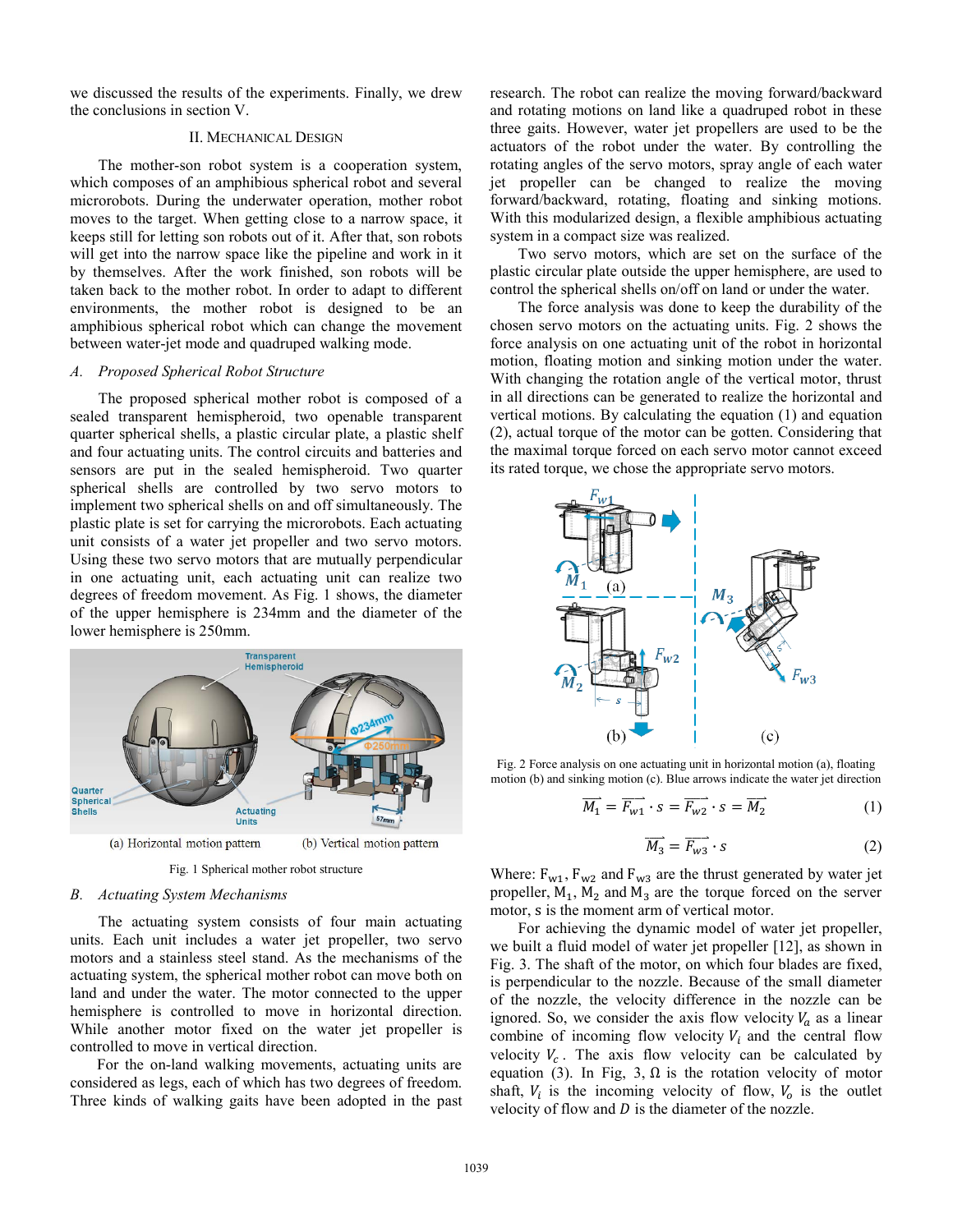

Fig. 3 Fluid model of water jet propeller

$$
V_a = k_1 V_i + k_2 V_c
$$
  
\n
$$
V_i = V_f \cos \theta
$$
 (3)  
\n
$$
V_c = \frac{1}{2} D \Omega
$$

 Assuming that the flow is incompressible, according to the equation of continuity, we know that the volume of incoming flow must equal to the outlet flow, as equation (4) shows.

$$
\rho_a V_a A_a = \rho_o V_o A_o \tag{4}
$$

Where: the fluid density  $\rho_a$  and  $\rho_o$  are equal to  $\rho$ , the crosssection of the nozzle  $A_a$  is equal to  $A_o$ .

Hence, equation (5) can be derived.

$$
V_a = V_o \tag{5}
$$

 By using the equation (6) and (7), we can calculate the thrust of the water jet propeller in two directions respectively. The thrust of flow passing through the long nozzle is larger than that passing through the opposite nozzle because of the difference of flow velocity.

$$
F_{w1} = F_{w2} = \rho A V_a^2 \tag{6}
$$

$$
F_{w3} = \rho A V_c^2 \tag{7}
$$

 By substituting equation (3) in equation (6) and equation (7) respectively, equation (8) and equation (9) can be gotten to calculate the thrust.

$$
F_{w1} = F_{w2} = \frac{1}{4} \rho \pi D^2 (k_1^2 V_i^2 + k_1 k_2 \pi D V_i + \frac{1}{4} k_2^2 D^2 \Omega^2)
$$
 (8)  

$$
F_{w3} = \frac{1}{16} \rho \pi D^4 \Omega^2
$$
 (9)

## *C. Control System Mechanisms and Batteries*

 The control center of the spherical robot is AVR ATMEGA2560 micro-controller. Ten channels of PWM signals are used to control the eight servo motors to drive the robot and two servo motors on the upper hemisphere to open and close two quarter spherical shells. Furthermore, eight Input/output ports are applied to control the four water jet propellers for motor forward and motor reversal. Using two data transmission ports, we can utilize the Analog to Digital Converter to receive and transmit the data with the microcontroller, which can control infrared proximity sensors and pressure sensors to realize the close-loop control. Another four Input/output ports are contacted to the remote controller with four channels which controls the movement of the robot.

 For the power supply, we use three batteries, one of which, 6TNH22A/8.4V, is for providing the power to AVR micro-controller, other two of which, YBP216BE/7.4V, are used to provide the power to ten servo motors and four water jet propellers.

#### III. UNDERWATER EVALUATION FOR ACTUATING SYSTEM

 For implementing the controllable thrust of the water jet propeller, by changing the duty of PWM signals the rotation velocity of the motor will change in a range. According to equation (8) and (9), we know that the thrust changes with the change of rotation velocity. For the purpose of the thrust control, experiments of horizontal thrust and vertical thrust were conducted to get the relationship between the duty of PWM signals and the thrust of motor.

## *A. Horizontal Thrust of the Robot*

 The mechanism of horizontal thrust experiments was designed based on leverage principle, as shown in Fig. 4. The electronic scale was used to measure the thrust of the robot. Assume that the length of two levers are  $a$  and  $b$  respectively, and the change number displayed on the electronic scale is  $m$ . Then we can get the thrust of the robot as:

$$
F = \frac{mga}{b} \tag{10}
$$

Where:  $a$  and  $b$  are the length of two levers respectively,  $m$  is the number displayed on the electronic scale.

 During the moving forward/backward motions, two kinds of actuating mode are existed. The first actuating mode of the robot is to use the two actuating units opposite to the moving direction. The thrust of flow passing through the long nozzle is main thrust for the robot. However the second actuating mode of the robot is to use the other two actuating units. The thrust of flow passing through the opposite nozzle is assist thrust for the robot. Because the two units are inside the robot, part of the thrust will be offset by other components. So the assist thrust of the robot is relatively small. To gain a larger thrust, four units are actuated together for getting both main thrust and assist thrust.



Fig. 4 Fluid model of water jet propeller. Blue arrows indicate the thrust direction. Blue triangles indicate the applied actuating units.

 Fig. 5 shows the results of the horizontal thrust experiments. From the results of two graphs, the thrust is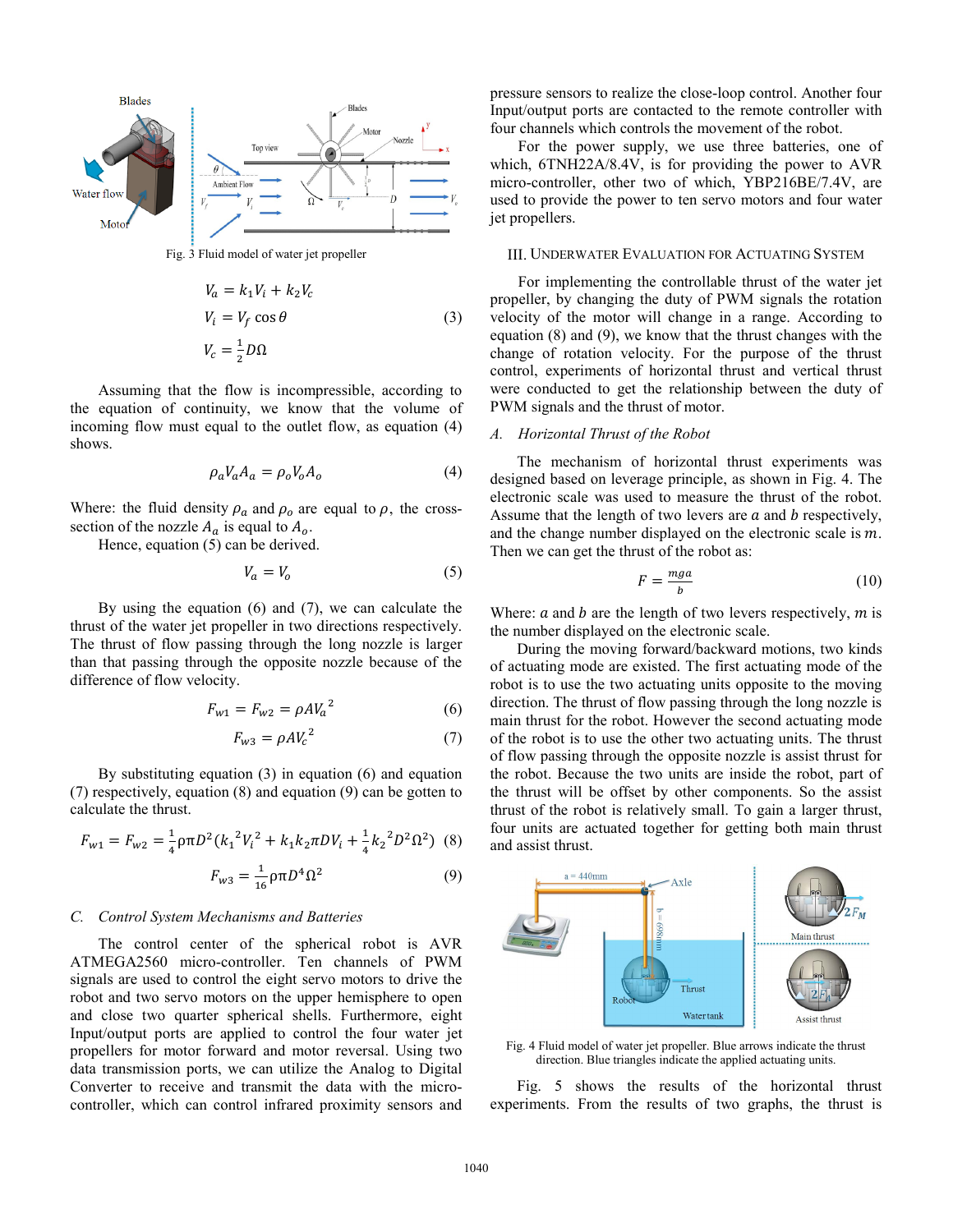proportion to the duty of PWM signals. The maximal value of main thrust is 120mN. And the maximal value of assist thrust is 60mN, approximately half of the main thrust. The big difference between the two kinds of thrust is caused by the thrust loss. The maximal thrust of the robot is 180mN with actuating all the units.



Fig. 5 Results of horizontal thrust experiments

## *B. Vertical Thrust of the Robot*

 Fig. 6 shows the designed mechanism of horizontal thrust experiments based on leverage principle. The electronic scale was also used to measure the thrust of the robot. Assume that the length of two levers are  $a$  and  $b$  respectively, and the change number displayed on the electronic scale is  $m$ . Then we can get the upward thrust and downward thrust of the robot by equation (10).

 In the vertical thrust experiments, four actuating units are actuated to generate vertical actuating thrust. The vertical actuating thrust includes the upward thrust used to make the robot float and the downward thrust for sinking down. Compared with the moving forward motion, actuating four motors together can gain a relatively large actuating force. The maximal thrusts are 333.2mN and 362.6mN respectively.

 Fig. 7 shows the results of the vertical thrust experiments. From the results of two graphs, the thrust is proportion to the duty of PWM signals. The trend of the curve is almost the same as that of the horizontal environments. The maximal value of upward thrust is 333.2mN. And the maximal value of downward thrust is 362.6mN, approximately same with the upward thrust. The theoretical value of the upward thrust should be 1.414 times larger than that of downward thrust. The direction of the buoyance of the robot leads to the difference between the two kinds of thrust. Both the horizontal experiments and vertical experiments proved that PWM control method is effective for underwater thrust control.



Fig. 6 Fluid model of water jet propeller. Blue arrows indicate the thrust direction. Blue triangles indicate the applied actuating units.



Fig. 7 Results of vertical thrust experiments



## *A. Prototype Spherical Robot*

 Based on the structural design before, a prototype spherical mother robot was built, as Fig. 8 shows. The robot consists of two main parts, the upper hemisphere and two transparent quarter spherical shells. There is a buoyancy adjustment space in the top of the upper hemisphere. The control system is set in the sealed upper hemisphere to keep water proof. The actuating system and the holder for microrobots are set in the lower hemisphere. We chose to use HS-5086WP servo motors with the advantages of water proof. Due to the fact that the water jet propellers are non-waterproof,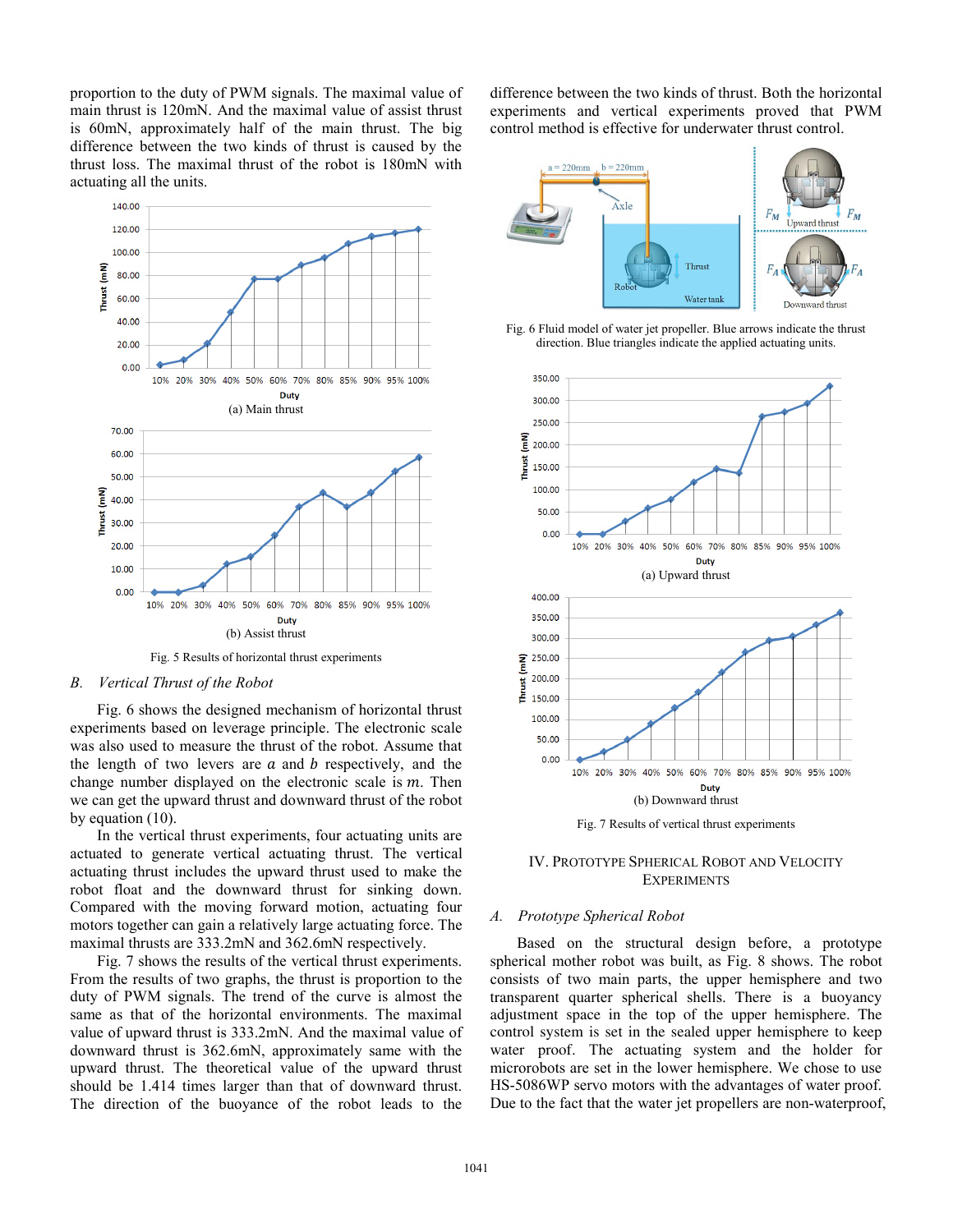the propellers are made waterproof. The whole robot is 2.1 kg weight without additional bob-weight.



Fig. 8 Prototype spherical mother robot

#### *B. Underwater Velocity Experiments*

 During the underwater movements, two predictable conditions are existed, containing the semi-submerged state and submerged state. The semi-submerged state is a state that all necessary loadings are equipped and no additional bobweight is added on the robot. The robot can float on water with approximately one-third of the body over the water surface. The submerged state is a state that additional bobweight is added on the robot to keep it suspend in the water. In the past research, we built a theoretical model to calculate the underwater drag force exerted on the robot in these two states. And the relationship between the moving forward velocity and drag force was gotten.

 The underwater velocity experiments of the robot in the semi-submerged state were conducted to evaluate the underwater performance of the robot. The experiments of moving forward for a distance of 1m were performed in a pool. By measuring the movement time, the average velocity of the robot can be calculated. In order to get an overall analysis for the robot, the moving forward experiments of the robot actuated by two main actuating units and four actuating units were done respectively.

 Fig. 9 shows the experimental results. The blue line shows the moving forward velocities of robot under the control of two water jet propellers, which is in the same situation with the main thrust experiments discussed in section III. The red line shows the velocities of robot actuated by all the water jet propellers, which likes the situation that the thrust is the sum of the main thrust and assist thrust.

 From the results, we know that PWM signals can control the underwater velocity smoothly. We got a maximal velocity of 16.1 cm/s under four propellers actuating, which is faster than the theoretical velocity. The reason is that the holes on the lower hemisphere for keeping the water jet propeller outside the body decreased the drag force. So, compared to the theoretical velocity, the actual velocity increased. The results also indicate that the difference between the velocity under four propellers actuating and that under two propellers is relatively small. Under a maximal duty of PWM signals, the difference is only 2.4cm/s. But the energy consumption is large under four propellers actuating. For realizing a high efficiency, we only use the main thrust in the moving forward motion. So, we got a maximal velocity of 13.7 cm/s under two propellers actuating.

 Underwater experiments of rotating for an angle of 360º were also conducted in the pool. By measuring the movement time, we can calculate the average rotating velocity under different PWM control signals. Fig. 10 shows the results. As we know, the drag torque of a spherical robot is relatively small. So, the robot can realize a high rotating velocity. Under a duty of 100%, we got a maximal rotating velocity of 64.3º /s. The high rotating performance brings the robot flexible locomotion ability in the complicated environments.



Fig. 9 Results of underwater moving forward experiments in the semisubmerged state



Fig. 10 Results of underwater rotating experiments in the semi-submerged state

#### V. CONCLUSIONS

 In order to make up for the limitations of microrobots, a mother-son multi-robot system were proposed. And a novel amphibious spherical robot was designed. The robot can move under a relatively high velocity and in a relatively long time to transport microrobots, on land and under the water. And the spherical robot is used to control and provide the power to microrobots.

 The spherical robot consists of an upper hemisphere, 234mm in diameter, for carrying the electronic devices, and two openable lower hemispheres, 250mm in diameter.

 In this paper, plenty of underwater experiments of the robot in the semi-submerged state were conducted to evaluate the underwater performance, including the moving forward experiments in the moving forward experiments of the robot actuated by two main actuating units and four actuating units.